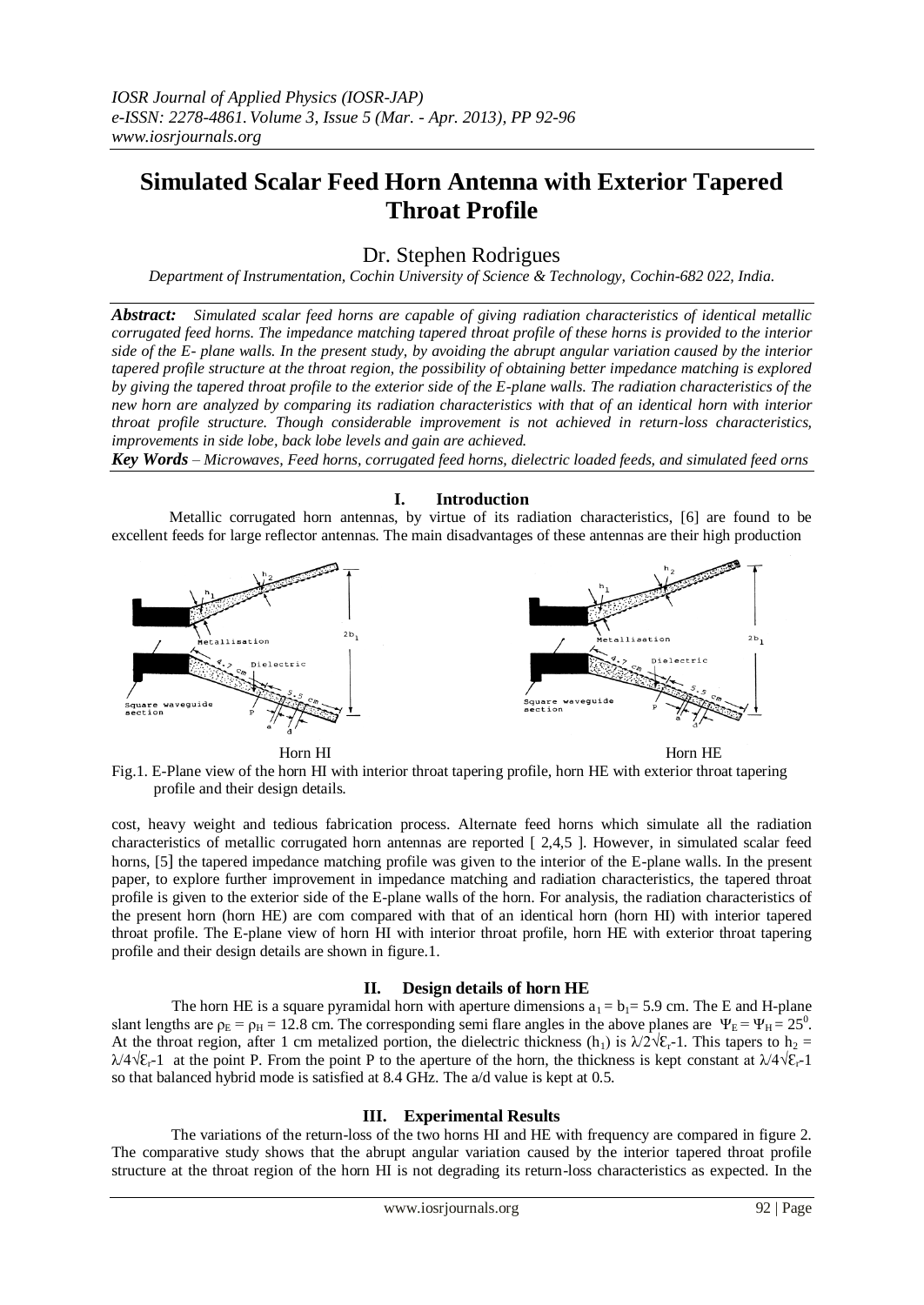entire x-band of frequency, the maximum return-loss level exhibited by the horn HI is -19.2 dB, whereas by the horn HE is -18.6dB.



 Fig.2. the variations of the return-loss of the two horns HI and HE with frequency. -------------------- Horn HI \_\_\_\_\_\_\_ Horn HE

 The typical E-plane radiation patterns of the horns HI and HE at different frequencies are shown in figure 3.

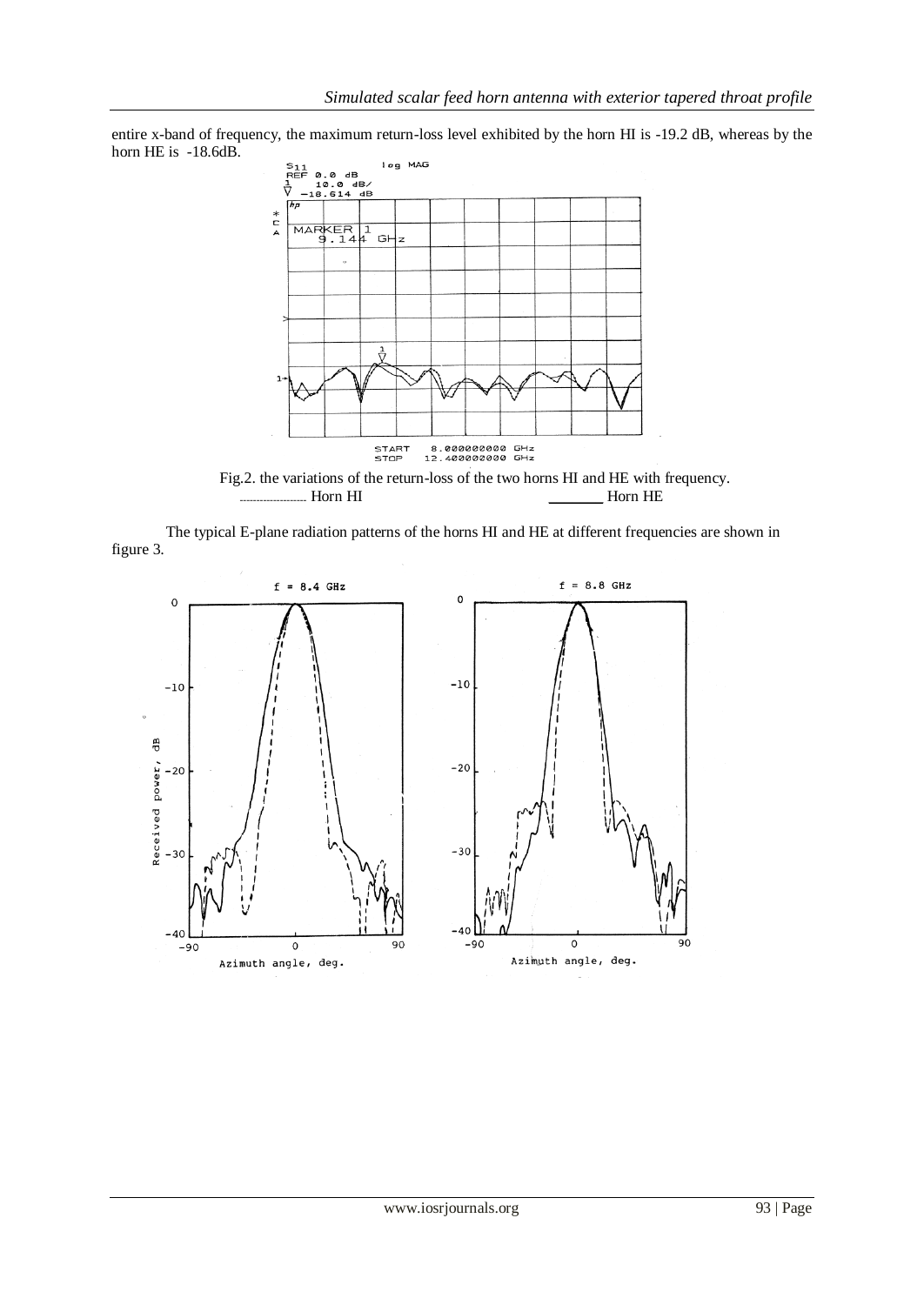

 Fig .3. The typical E-plane radiation patterns of the horns HI and HE at different frequencies -------------------- Horn HI \_\_\_\_\_\_\_ Horn HE

 The variation of side lobe levels and back lobe levels with frequency of both the horns is shown in figures 4 and 5. At the design frequency, both the horns HI and HE exhibits very low side lobe levels. As frequency increases, the side lobe levels of the two horns are found to be increasing. However, at higher frequencies, in the radiation pattern of horn HI, the presence of shoulder lobes are observed. The level ofthe shoulder lobes are found to be increasing with frequency. At 11 GHZ, the observed shoulder level of this horn is  $-3.2$  dB and it is increased to  $-1.25$  dB at 12 GHz. Though the side lobes of the horn HE are also increasing with frequency, such shoulder lobes are not observed in its radiation patterns. At higher frequencies, even though it shows "a bottle-neck nature" (BNN) in its radiation patterns, the 3 dB beam widths are found to be reduced. The BNN nature of the patterns may be due to the merging of shoulder lobes with the main lobe. The H-plane radiation patterns of both the horns are found to be identical to that of a conventional horn of same dimensions.



Fig.4. The variation of side lobe levels with frequency of both the horns HI and HE Horn HI  $\rightarrow$  Horn HE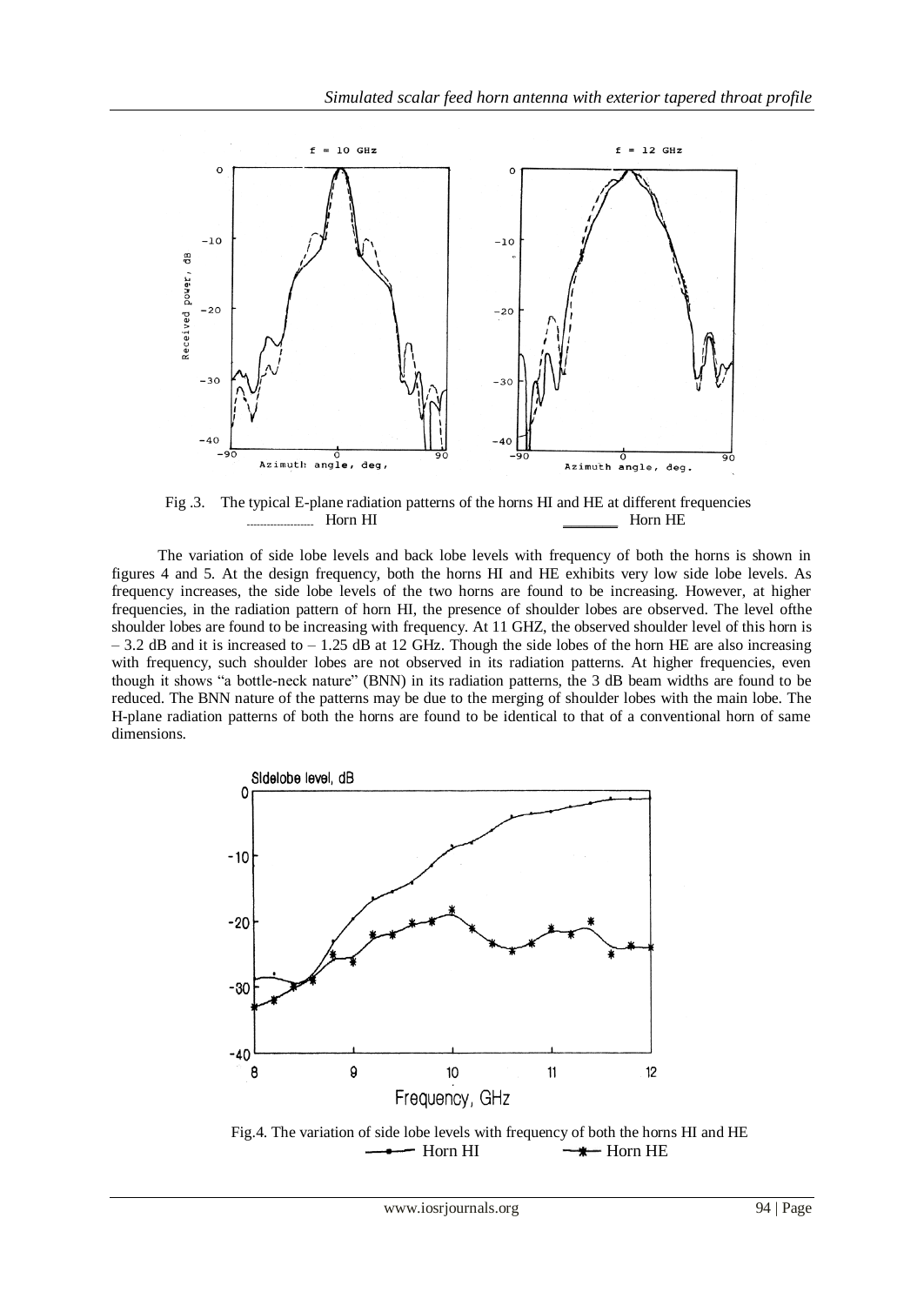

For both the horns, throughout the frequency range, the expected beam symmetry is not observed. Compared to horn HI, horn HE shows a better back lobe characteristics. The frequency response of cross-polarization of both the horns is presented in figure 6. At the design frequency, horn HI shows better characteristics than the horn HE. Abovedesign frequency, both the horns show almost same -25 dB cross-polarization characteristics.



 The variation of 3-dB beam width of both the horns is shown in figure 7. In the entire frequency range of interest, the 3-dB beam width of the horn HE is gradually decreasing with frequency. But in the case of horn HI, from 8.4 GHz to 10.8 GHz its 3-dB beam width is decreasing with frequency and above 10.8 GHZ, it is found to be increasing. The large beam widths at higher frequencies are attributed to the shoulder lobes of the radiation patterns.